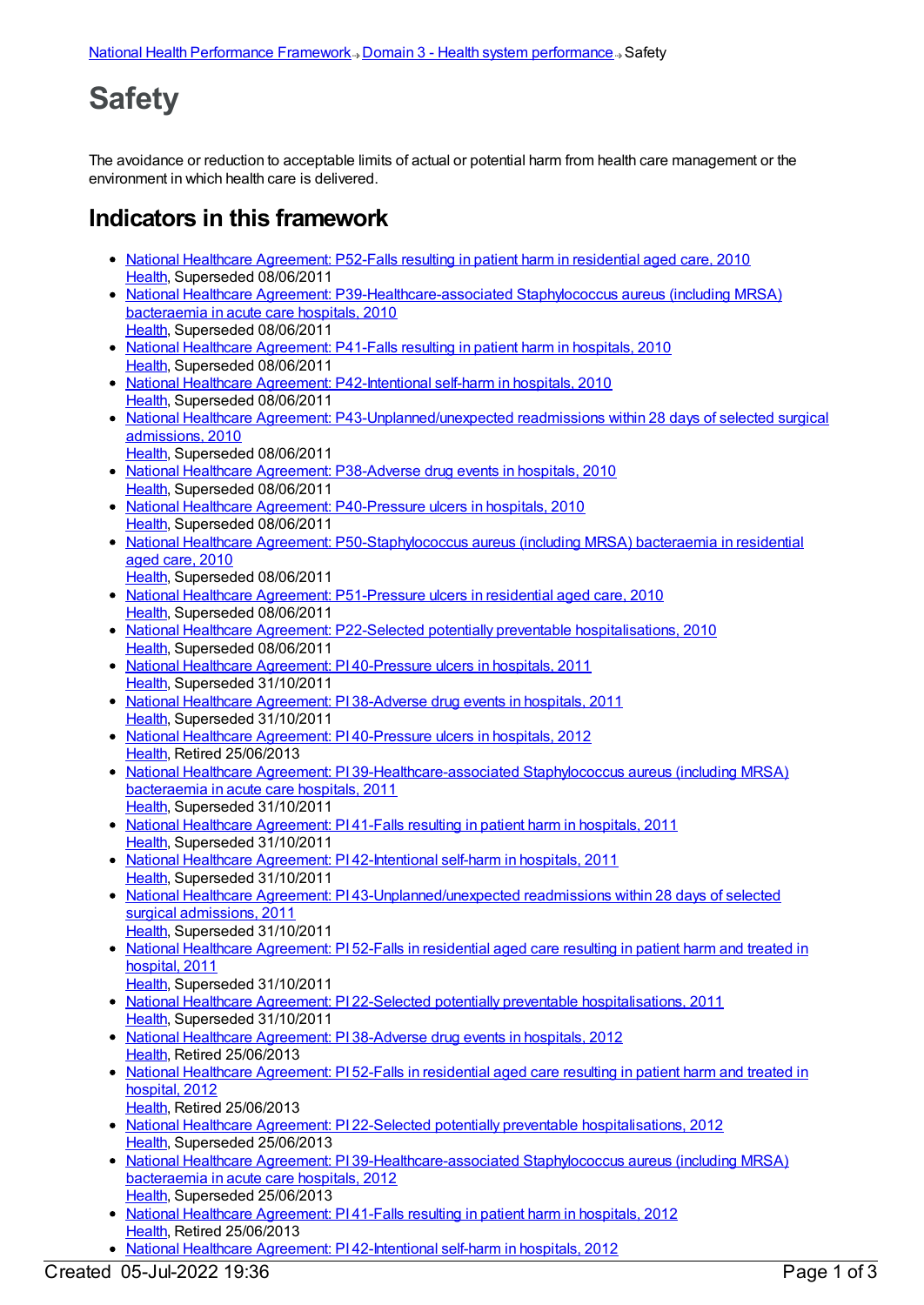[Health](https://meteor.aihw.gov.au/RegistrationAuthority/12), Retired 25/06/2013

- National Healthcare Agreement: PI [43-Unplanned/unexpected](https://meteor.aihw.gov.au/content/443711) readmissions within 28 days of selected surgical episodes of care, 2012 [Health](https://meteor.aihw.gov.au/RegistrationAuthority/12), Superseded 25/06/2013
- National Healthcare Agreement: PI [23-Unplanned](https://meteor.aihw.gov.au/content/497129) hospital readmission rates, 2013 [Health](https://meteor.aihw.gov.au/RegistrationAuthority/12), Superseded 30/04/2014
- National Healthcare Agreement: PI [22-Healthcare](https://meteor.aihw.gov.au/content/497153) associated infections, 2013 [Health](https://meteor.aihw.gov.au/RegistrationAuthority/12), Superseded 25/11/2013
- National Healthcare Agreement: PI 18-Selected potentially preventable [hospitalisations,](https://meteor.aihw.gov.au/content/497224) 2013 [Health](https://meteor.aihw.gov.au/RegistrationAuthority/12), Superseded 30/04/2014
- National Healthcare Agreement: PI [23-Unplanned](https://meteor.aihw.gov.au/content/517634) hospital readmission rates, 2014 [Health](https://meteor.aihw.gov.au/RegistrationAuthority/12), Superseded 14/01/2015
- National Healthcare Agreement: PI [22-Healthcare](https://meteor.aihw.gov.au/content/517636) associated infections, 2014 [Health](https://meteor.aihw.gov.au/RegistrationAuthority/12), Superseded 14/01/2015
- National Healthcare Agreement: PI [23-Unplanned](https://meteor.aihw.gov.au/content/559020) hospital readmission rates, 2015 [Health](https://meteor.aihw.gov.au/RegistrationAuthority/12), Superseded 08/07/2016
- National Healthcare Agreement: PI 18-Selected potentially preventable [hospitalisations,](https://meteor.aihw.gov.au/content/517648) 2014 [Health](https://meteor.aihw.gov.au/RegistrationAuthority/12), Superseded 14/01/2015
- National Healthcare Agreement: PI [22-Healthcare](https://meteor.aihw.gov.au/content/559022) associated infections, 2015 [Health](https://meteor.aihw.gov.au/RegistrationAuthority/12), Superseded 08/07/2016
- National Healthcare Agreement: PI 18-Selected potentially preventable [hospitalisations,](https://meteor.aihw.gov.au/content/559032) 2015 [Health](https://meteor.aihw.gov.au/RegistrationAuthority/12), Superseded 08/07/2016
- National Healthcare Agreement: PI 22–Healthcare associated infections: [Staphylococcus](https://meteor.aihw.gov.au/content/598734) aureus bacteraemia, 2016
- [Health](https://meteor.aihw.gov.au/RegistrationAuthority/12), Superseded 04/08/2016
- National Healthcare Agreement: PI 18–Selected potentially preventable [hospitalisations,](https://meteor.aihw.gov.au/content/598746) 2016 [Health](https://meteor.aihw.gov.au/RegistrationAuthority/12), Superseded 31/01/2017
- National Healthcare Agreement: PI [23–Unplanned](https://meteor.aihw.gov.au/content/598732) hospital readmission rates, 2016 [Health](https://meteor.aihw.gov.au/RegistrationAuthority/12), Superseded 31/01/2017
- National Healthcare Agreement: PI [23–Unplanned](https://meteor.aihw.gov.au/content/630049) hospital readmission rates, 2017 [Health](https://meteor.aihw.gov.au/RegistrationAuthority/12), Superseded 30/01/2018
- National Healthcare Agreement: PI 22–Healthcare associated infections: [Staphylococcus](https://meteor.aihw.gov.au/content/630047) aureus bacteraemia, 2017
- [Health](https://meteor.aihw.gov.au/RegistrationAuthority/12), Superseded 30/01/2018
- National Healthcare Agreement: PI 18–Selected potentially preventable [hospitalisations,](https://meteor.aihw.gov.au/content/630028) 2017 [Health](https://meteor.aihw.gov.au/RegistrationAuthority/12), Superseded 30/01/2018
- National Healthcare Agreement: PI [23–Unplanned](https://meteor.aihw.gov.au/content/658485) hospital readmission rates, 2018 [Health](https://meteor.aihw.gov.au/RegistrationAuthority/12), Superseded 19/06/2019
- National Healthcare Agreement: PI 22–Healthcare associated infections: [Staphylococcus](https://meteor.aihw.gov.au/content/658487) aureus bacteraemia, 2018
- [Health](https://meteor.aihw.gov.au/RegistrationAuthority/12), Superseded 19/06/2019
- National Healthcare Agreement: PI 18–Selected potentially preventable [hospitalisations,](https://meteor.aihw.gov.au/content/658499) 2018 [Health](https://meteor.aihw.gov.au/RegistrationAuthority/12), Superseded 19/06/2019
- National Healthcare Agreement: PI [23–Unplanned](https://meteor.aihw.gov.au/content/698890) hospital readmission rates, 2019 [Health](https://meteor.aihw.gov.au/RegistrationAuthority/12), Superseded 13/03/2020
- National Healthcare Agreement: PI 22–Healthcare associated infections: [Staphylococcus](https://meteor.aihw.gov.au/content/698892) aureus bacteraemia, 2019
	- [Health](https://meteor.aihw.gov.au/RegistrationAuthority/12), Superseded 13/03/2020
- National Healthcare Agreement: PI 18–Selected potentially preventable [hospitalisations,](https://meteor.aihw.gov.au/content/698904) 2019 [Health](https://meteor.aihw.gov.au/RegistrationAuthority/12), Superseded 13/03/2020
- National Healthcare Agreement: PI [23–Unplanned](https://meteor.aihw.gov.au/content/716786) hospital readmission rates, 2020 [Health](https://meteor.aihw.gov.au/RegistrationAuthority/12), Standard 13/03/2020
- National Healthcare Agreement: PI 22–Healthcare associated infections: [Staphylococcus](https://meteor.aihw.gov.au/content/716702) aureus bacteraemia, 2020
	- [Health](https://meteor.aihw.gov.au/RegistrationAuthority/12), Standard 13/03/2020
- National Healthcare Agreement: PI 18–Selected potentially preventable [hospitalisations,](https://meteor.aihw.gov.au/content/716530) 2020 [Health](https://meteor.aihw.gov.au/RegistrationAuthority/12), Standard 13/03/2020
- National Healthcare Agreement: PI 22–Healthcare associated infections: [Staphylococcus](https://meteor.aihw.gov.au/content/725781) aureus bacteraemia, 2021
	- [Health](https://meteor.aihw.gov.au/RegistrationAuthority/12), Standard 16/09/2020
- National Healthcare Agreement: PI 18–Selected potentially preventable [hospitalisations,](https://meteor.aihw.gov.au/content/725793) 2021 [Health](https://meteor.aihw.gov.au/RegistrationAuthority/12), Standard 16/09/2020
- National Healthcare Agreement: PI [23–Unplanned](https://meteor.aihw.gov.au/content/725779) hospital readmission rates, 2021 [Health](https://meteor.aihw.gov.au/RegistrationAuthority/12), Standard 19/11/2020
- National Healthcare Agreement: PI [23–Unplanned](https://meteor.aihw.gov.au/content/742756) hospital readmission rates, 2022 [Health](https://meteor.aihw.gov.au/RegistrationAuthority/12), Standard 24/09/2021
- National Healthcare Agreement: PI 22–Healthcare associated infections: [Staphylococcus](https://meteor.aihw.gov.au/content/740834) aureus bacteraemia, 2022